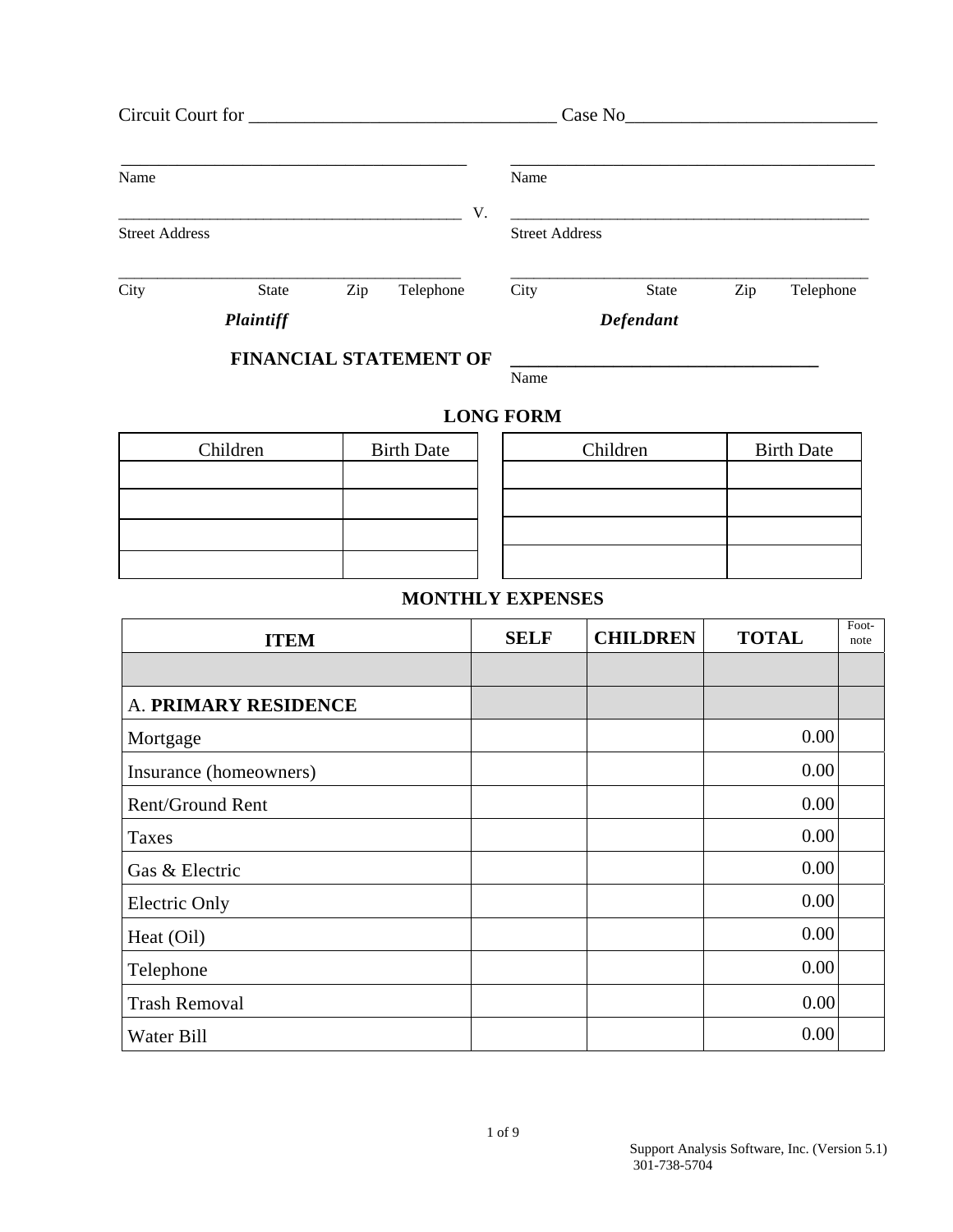| Cell Phone/Pager                                           |      |      | 0.00 |  |
|------------------------------------------------------------|------|------|------|--|
| Repairs                                                    |      |      | 0.00 |  |
| Lawn & Yard Care (snow removal)                            |      |      | 0.00 |  |
| Replacement<br>Furnishings/Appliances                      |      |      | 0.00 |  |
| Condo Fee (not included elsewhere)                         |      |      | 0.00 |  |
| Painting/Wallpapering                                      |      |      | 0.00 |  |
| <b>Carpet Cleaning</b>                                     |      |      | 0.00 |  |
| Domestic Assistance/Housekeeper                            |      |      | 0.00 |  |
| Pool                                                       |      |      | 0.00 |  |
| Other:                                                     |      |      | 0.00 |  |
| <b>SUBTOTAL</b>                                            | 0.00 | 0.00 | 0.00 |  |
|                                                            |      |      |      |  |
| <b>B. SECONDARY RESIDENCE</b><br>(i.e. Summer Home/Rental) |      |      |      |  |
| Mortgage                                                   |      |      | 0.00 |  |
| Insurance (homeowners)                                     |      |      | 0.00 |  |
| Rent/Ground Rent                                           |      |      | 0.00 |  |
| <b>Taxes</b>                                               |      |      | 0.00 |  |
| Gas & Electric                                             |      |      | 0.00 |  |
| <b>Electric Only</b>                                       |      |      | 0.00 |  |
| Heat (Oil)                                                 |      |      | 0.00 |  |
| Telephone                                                  |      |      | 0.00 |  |
| <b>Trash Removal</b>                                       |      |      | 0.00 |  |
| Water Bill                                                 |      |      | 0.00 |  |
| Cell Phone/Pager                                           |      |      | 0.00 |  |
| Repairs                                                    |      |      | 0.00 |  |
| Lawn & Yard Care (snow removal)                            |      |      | 0.00 |  |
| Replacement<br>Furnishings/Appliances                      |      |      | 0.00 |  |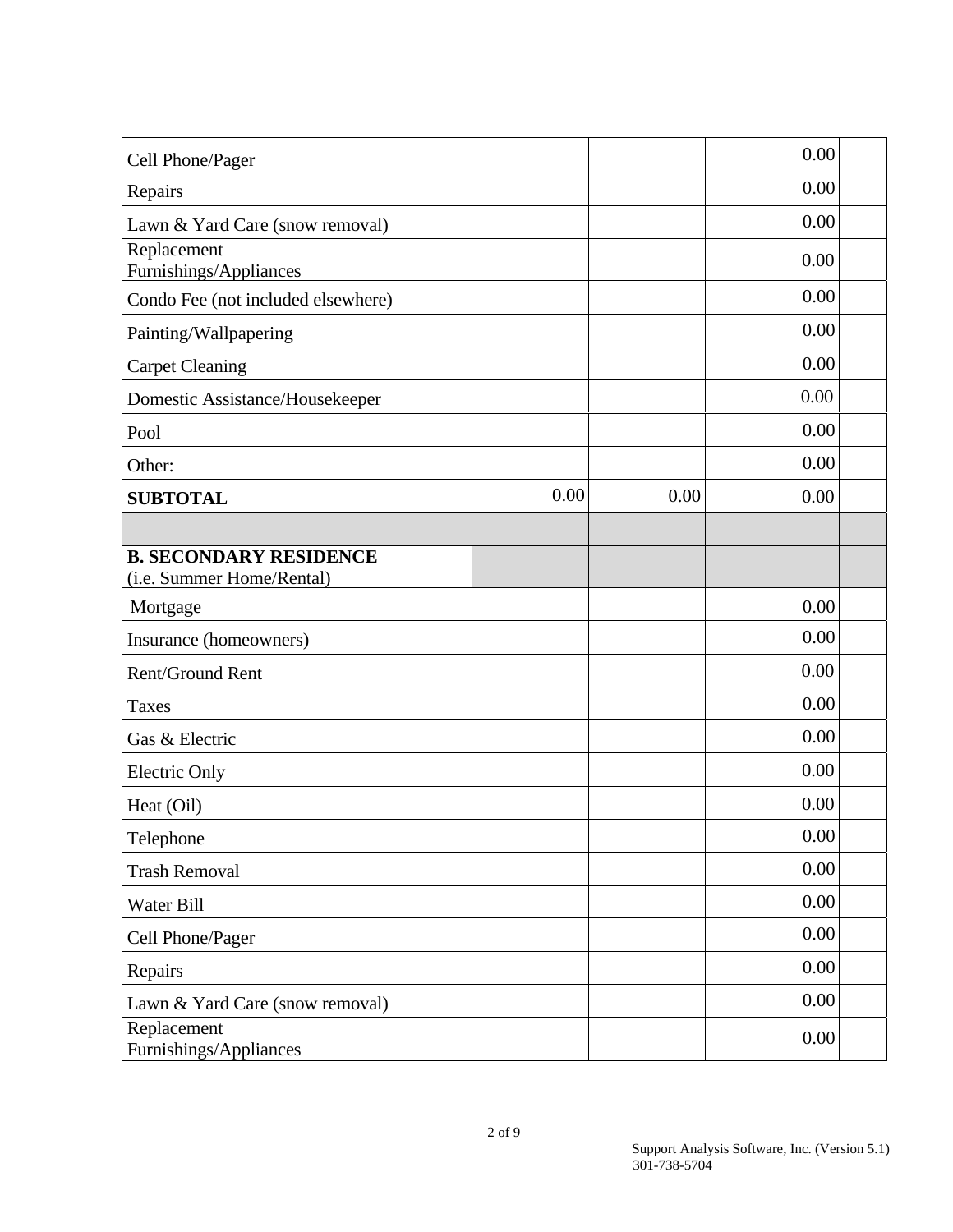| Condo Fee (not included elsewhere)    |      |      | 0.00 |  |
|---------------------------------------|------|------|------|--|
| Painting/Wallpapering                 |      |      | 0.00 |  |
| <b>Carpet Cleaning</b>                |      |      | 0.00 |  |
| Domestic Assistance/Housekeeper       |      |      | 0.00 |  |
| Pool                                  |      |      | 0.00 |  |
| Other:                                |      |      | 0.00 |  |
| <b>SUBTOTAL</b>                       | 0.00 | 0.00 | 0.00 |  |
|                                       |      |      |      |  |
| <b>C. OTHER HOUSEHOLD NECESSITIES</b> |      |      |      |  |
| Food                                  |      |      | 0.00 |  |
| Drug Store Items                      |      |      | 0.00 |  |
| <b>Household Supplies</b>             |      |      | 0.00 |  |
| Other:                                |      |      | 0.00 |  |
| <b>SUBTOTAL</b>                       | 0.00 | 0.00 | 0.00 |  |
|                                       |      |      |      |  |
| <b>D. MEDICAL/DENTAL</b>              |      |      |      |  |
| <b>Health Insurance</b>               |      |      | 0.00 |  |
| Therapist/Counselor                   |      |      | 0.00 |  |
| <b>Extraordinary Medical</b>          |      |      | 0.00 |  |
| Dental/Orthodontia                    |      |      | 0.00 |  |
| Ophthalmologist/Glasses               |      |      | 0.00 |  |
| Other:                                |      |      | 0.00 |  |
| <b>SUBTOTAL</b>                       | 0.00 | 0.00 | 0.00 |  |
|                                       |      |      |      |  |
| <b>E. SCHOOL EXPENSES</b>             |      |      |      |  |
| <b>Tuition/Books</b>                  |      |      | 0.00 |  |
| School Lunch                          |      |      | 0.00 |  |
|                                       |      |      |      |  |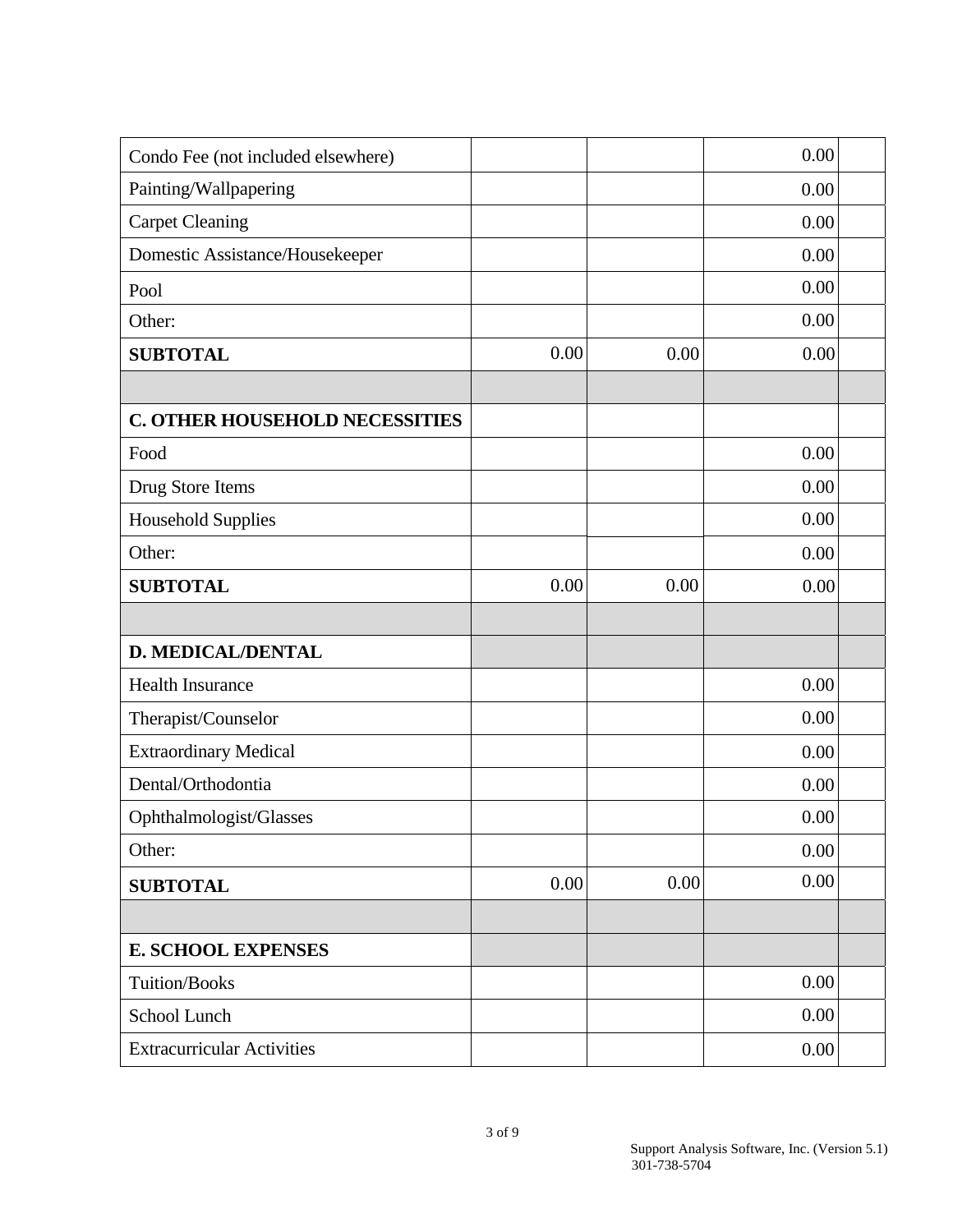| Clothing/Uniforms                        |      |      | 0.00     |  |
|------------------------------------------|------|------|----------|--|
| Room & Board                             |      |      | 0.00     |  |
| Daycare/Nursery School                   |      |      | 0.00     |  |
| Other:                                   |      |      | 0.00     |  |
| <b>SUBTOTAL</b>                          | 0.00 | 0.00 | 0.00     |  |
|                                          |      |      |          |  |
| <b>F. RECREATION &amp; ENTERTAINMENT</b> |      |      |          |  |
| Vacations                                |      |      | 0.00     |  |
| Videos/Theater                           |      |      | 0.00     |  |
| Dining Out                               |      |      | 0.00     |  |
| Cable TV/Internet                        |      |      | 0.00     |  |
| Allowance                                |      |      | 0.00     |  |
| Camp                                     |      |      | 0.00     |  |
| Memberships                              |      |      | 0.00     |  |
| Dance/Music Lessons etc.                 |      |      | 0.00     |  |
| Sports                                   |      |      | 0.00     |  |
| Other:                                   |      |      | 0.00     |  |
| <b>SUBTOTAL</b>                          | 0.00 | 0.00 | 0.00     |  |
|                                          |      |      |          |  |
| <b>G. TRANSPORTATION EXPENSE</b>         |      |      |          |  |
| <b>Automobile Payment</b>                |      |      | 0.00     |  |
| <b>Automobile Repairs</b>                |      |      | $0.00\,$ |  |
| Maintenance/Tags/Tires/etc.              |      |      | 0.00     |  |
| Oil/Gas                                  |      |      | 0.00     |  |
| Automobile Insurance                     |      |      | 0.00     |  |
| <b>Parking Fees</b>                      |      |      | $0.00\,$ |  |
| Bus/Taxi                                 |      |      | $0.00\,$ |  |
| Other:                                   |      |      | $0.00\,$ |  |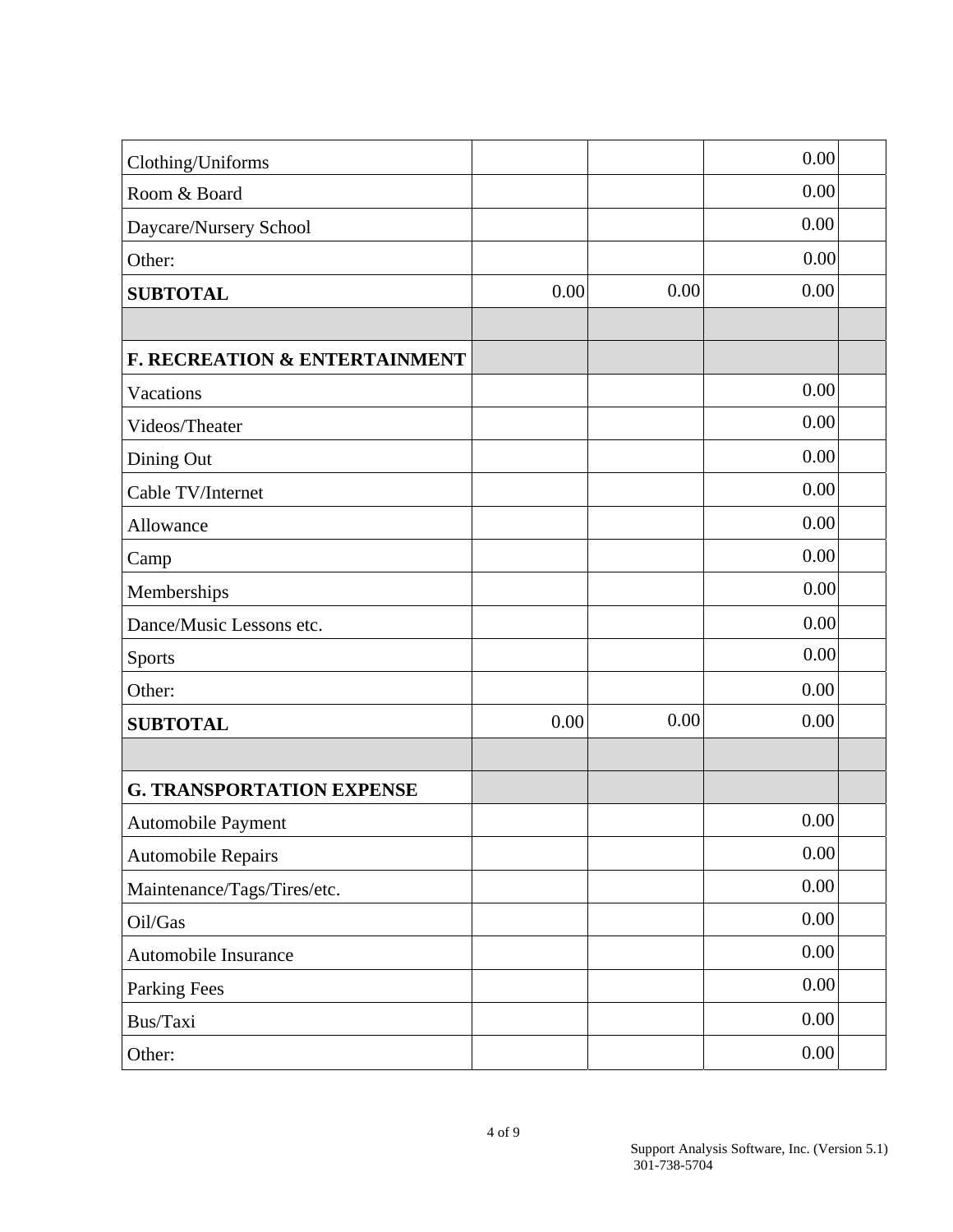| <b>SUBTOTAL</b>                 | 0.00     | 0.00 | 0.00     |  |
|---------------------------------|----------|------|----------|--|
|                                 |          |      |          |  |
| <b>H. GIFTS</b>                 |          |      |          |  |
| <b>Holiday Gifts</b>            |          |      | 0.00     |  |
| <b>Birthdays</b>                |          |      | $0.00\,$ |  |
| Gifts to Others                 |          |      | $0.00\,$ |  |
| Charities                       |          |      | 0.00     |  |
| <b>SUBTOTAL</b>                 | $0.00\,$ | 0.00 | $0.00\,$ |  |
|                                 |          |      |          |  |
| <b>I. CREDIT CARDS</b>          |          |      |          |  |
| 1.                              |          |      | 0.00     |  |
| 2.                              |          |      | 0.00     |  |
| 3.                              |          |      | $0.00\,$ |  |
| $\overline{4}$ .                |          |      | $0.00\,$ |  |
| 5.                              |          |      | $0.00\,$ |  |
| 6.                              |          |      | 0.00     |  |
| <b>SUBTOTAL</b>                 | 0.00     | 0.00 | $0.00\,$ |  |
|                                 |          |      |          |  |
| <b>J. CLOTHING</b>              |          |      |          |  |
| Purchasing                      |          |      | 0.00     |  |
| Laundry                         |          |      | 0.00     |  |
| <b>Alterations/Dry Cleaning</b> |          |      | $0.00\,$ |  |
| Other:                          |          |      | 0.00     |  |
| <b>SUBTOTAL</b>                 | 0.00     | 0.00 | 0.00     |  |
|                                 |          |      |          |  |
| <b>K. INCIDENTALS</b>           |          |      |          |  |
| Books & Magazines               |          |      | $0.00\,$ |  |
| Newspapers                      |          |      | $0.00\,$ |  |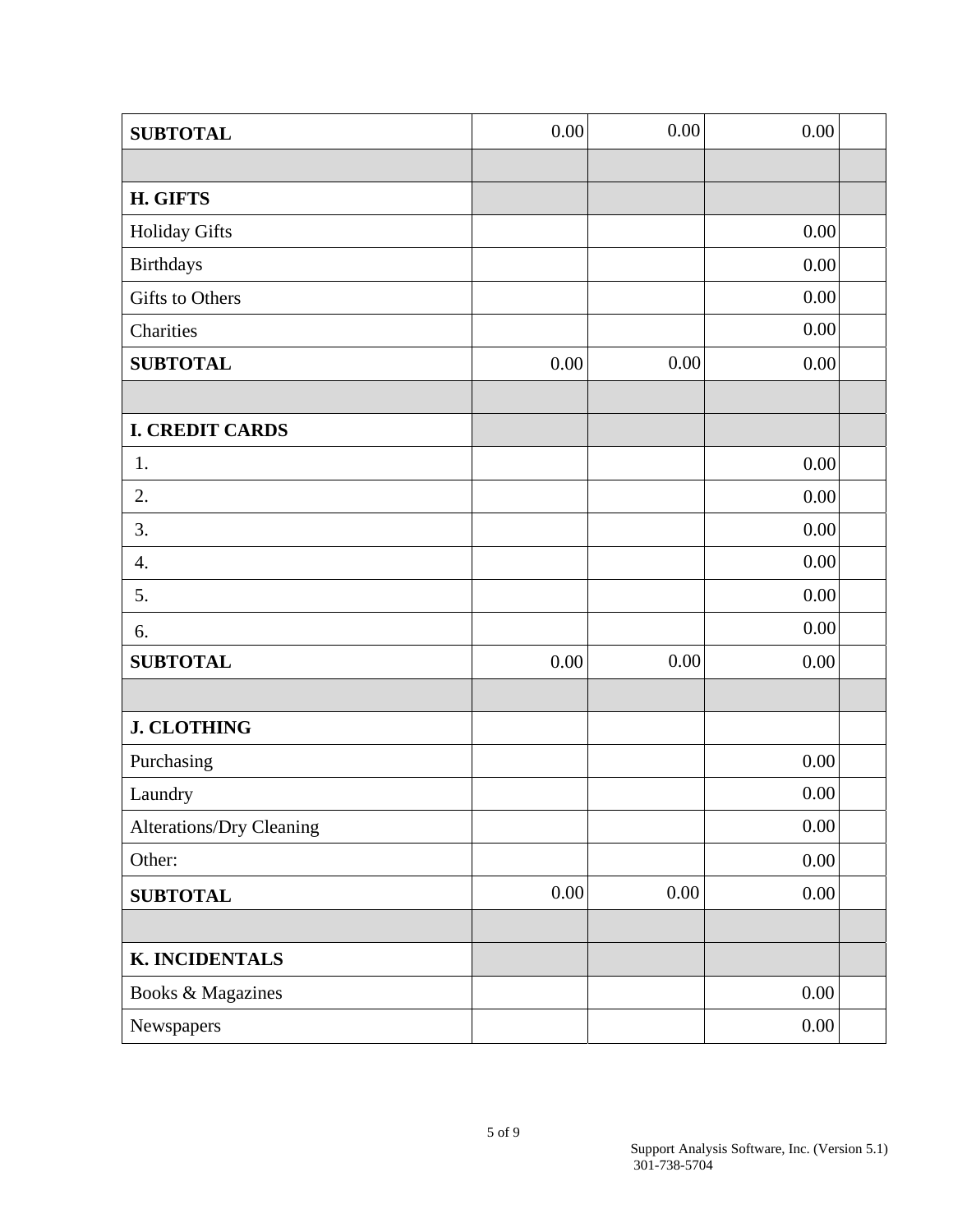| Stamps/Stationary                                |      |      | 0.00 |  |
|--------------------------------------------------|------|------|------|--|
| <b>Banking Expense</b>                           |      |      | 0.00 |  |
| Other:                                           |      |      | 0.00 |  |
| <b>SUBTOTAL</b>                                  | 0.00 | 0.00 | 0.00 |  |
|                                                  |      |      |      |  |
| <b>L. MISCELLANEOUS/OTHER</b>                    |      |      |      |  |
| Alimony/Child Support<br>(from a previous Order) |      |      | 0.00 |  |
| Religious Contributions                          |      |      | 0.00 |  |
| Hairdresser/Haircuts                             |      |      | 0.00 |  |
| Manicure/Pedicure                                |      |      | 0.00 |  |
| Pets/Boarding                                    |      |      | 0.00 |  |
| Life Insurance                                   |      |      | 0.00 |  |
| Other:                                           |      |      | 0.00 |  |
| <b>SUBTOTAL</b>                                  | 0.00 | 0.00 | 0.00 |  |
|                                                  |      |      |      |  |
| <b>TOTAL MONTHLY EXPENSES:</b>                   | 0.00 | 0.00 | 0.00 |  |

Number of Dependent Children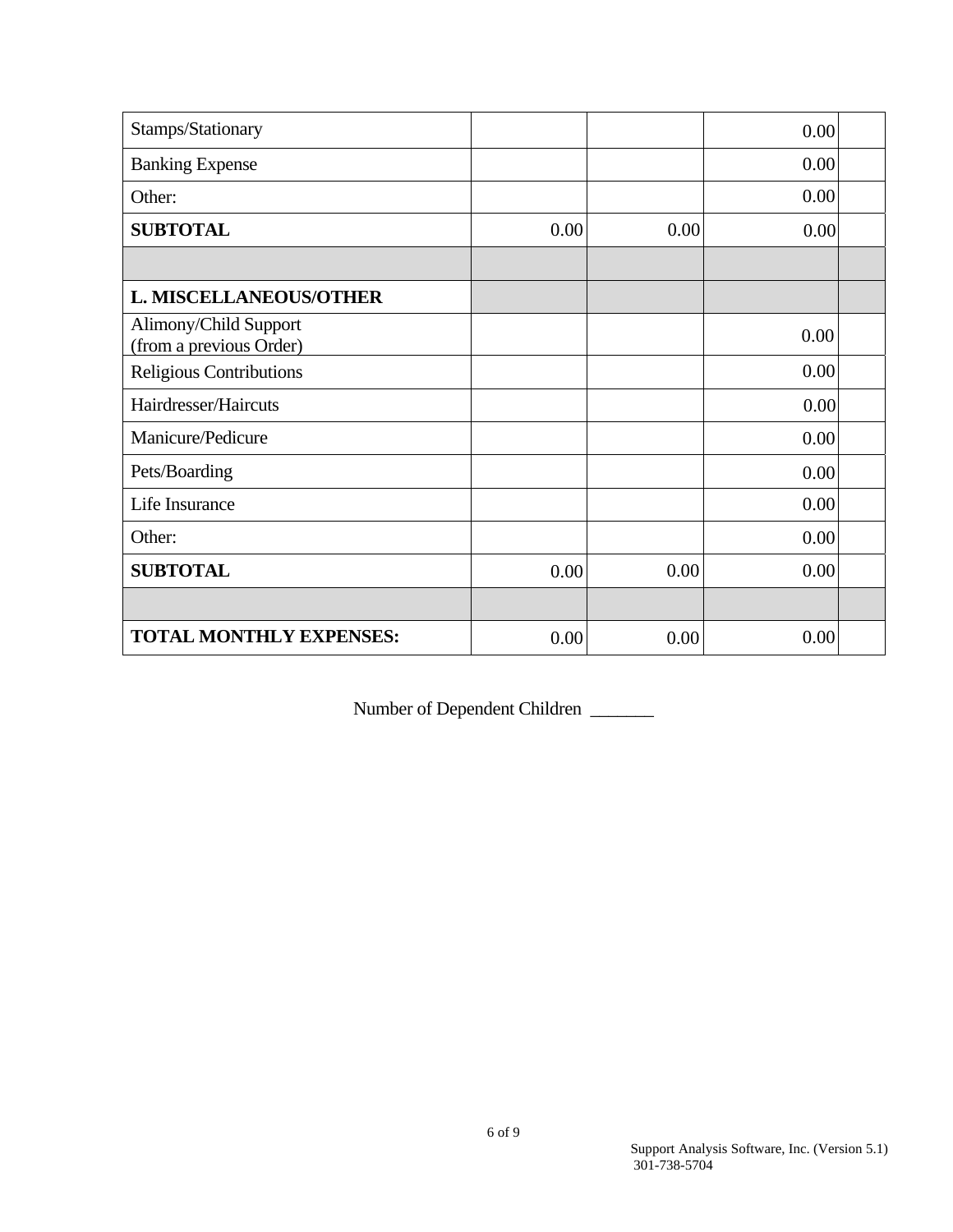## **INCOME STATEMENT**

| <b>GROSS MONTHLY WAGES</b>                                            | \$         | Foot-<br>note |
|-----------------------------------------------------------------------|------------|---------------|
| Deductions:                                                           |            |               |
| Federal                                                               | \$         |               |
| <b>State</b>                                                          | \$         |               |
| Medicare                                                              | \$         |               |
| F.I.C.A.                                                              | \$         |               |
| Retirement                                                            | \$         |               |
| Other:                                                                | \$         |               |
| Other:                                                                | \$         |               |
| <b>Total Deductions:</b>                                              | 0.00<br>\$ |               |
| <b>NET INCOME FROM WAGES:</b>                                         | 0.00<br>\$ |               |
|                                                                       |            |               |
| <b>OTHER GROSS INCOME:</b> (alimony,<br>part-time job, rentals, etc.) | \$         |               |
| Deductions:                                                           |            |               |
| a.                                                                    | \$         |               |
| b.                                                                    | \$         |               |
| c.                                                                    | \$         |               |
| Total deductions from Other Income:                                   | \$<br>0.00 |               |
| <b>NET OTHER INCOME:</b>                                              | 0.00<br>\$ |               |
| <b>TOTAL MONTHLY INCOME:</b>                                          | 0.00<br>\$ |               |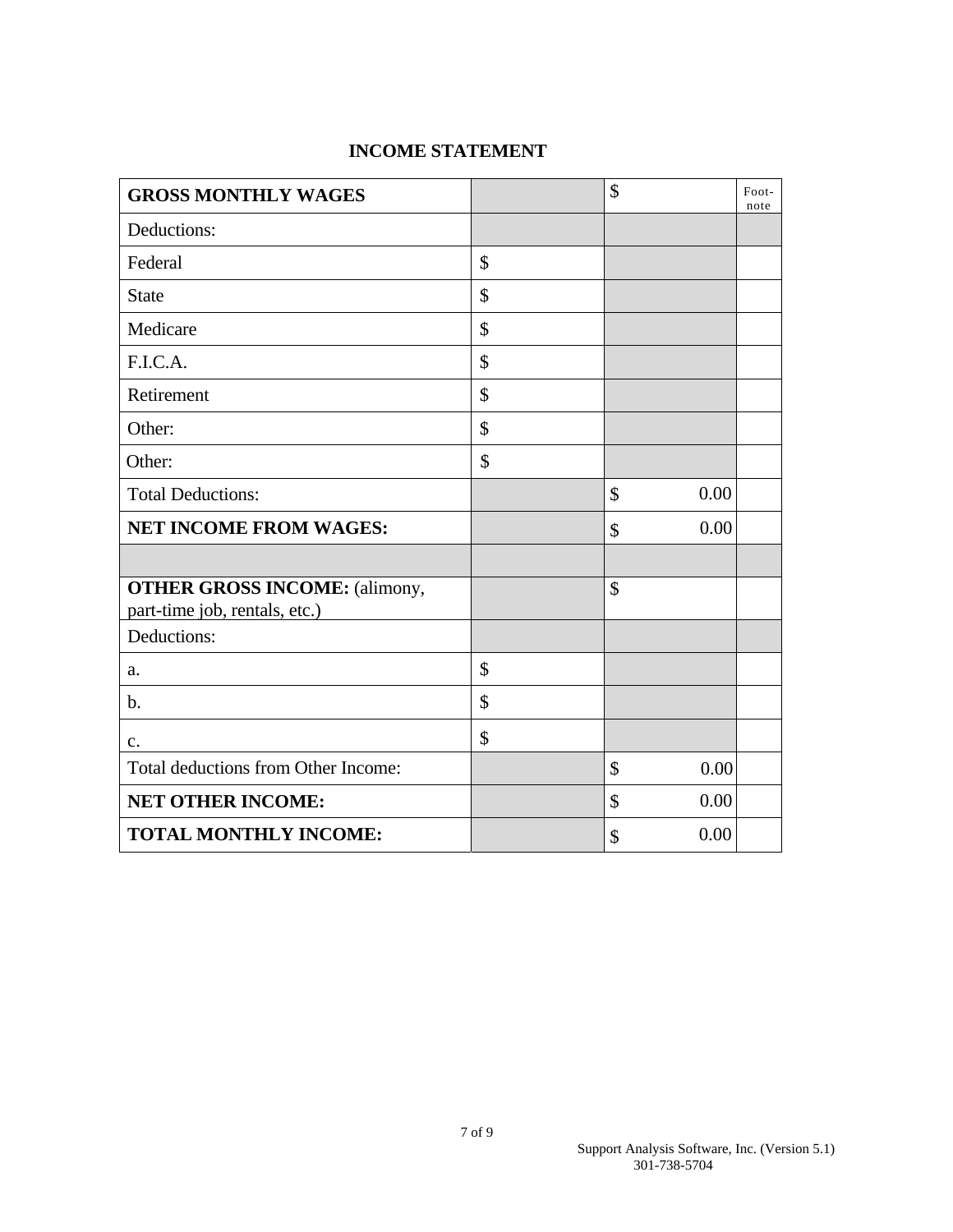## **ASSETS** & **LIABILITIES**

| <b>ASSETS:</b>                         |                   |            | Foot-<br>note |
|----------------------------------------|-------------------|------------|---------------|
|                                        |                   |            |               |
| <b>Real Estate</b>                     | \$                |            |               |
| Furniture (in the marital home)        | \$                |            |               |
| <b>Bank Accounts/Savings</b>           | \$                |            |               |
| U.S. Bonds                             | \$                |            |               |
| Stocks/Investments                     | \$                |            |               |
| Personal Property                      | \$                |            |               |
| Jewelry                                | \$                |            |               |
| Automobiles                            | \$                |            |               |
| <b>Boats</b>                           | $\boldsymbol{\$}$ |            |               |
| Other:                                 | \$                |            |               |
|                                        |                   |            |               |
| <b>TOTAL ASSETS:</b>                   |                   | \$<br>0.00 |               |
|                                        |                   |            |               |
| <b>LIABILITIES:</b>                    |                   |            |               |
|                                        |                   |            |               |
| Mortgage                               | \$                |            |               |
| Automobiles                            | \$                |            |               |
| Notes Payable to Relatives             | \$                |            |               |
| <b>Bank Loans</b>                      | \$                |            |               |
| <b>Accrued Taxes</b>                   | \$                |            |               |
| <b>Balance of Credit Card Accounts</b> |                   |            |               |
| a.                                     | \$                |            |               |
| $b$ .                                  | \$                |            |               |
| $\mathbf{C}$ .                         | $\$\,$            |            |               |
| d.                                     | \$                |            |               |